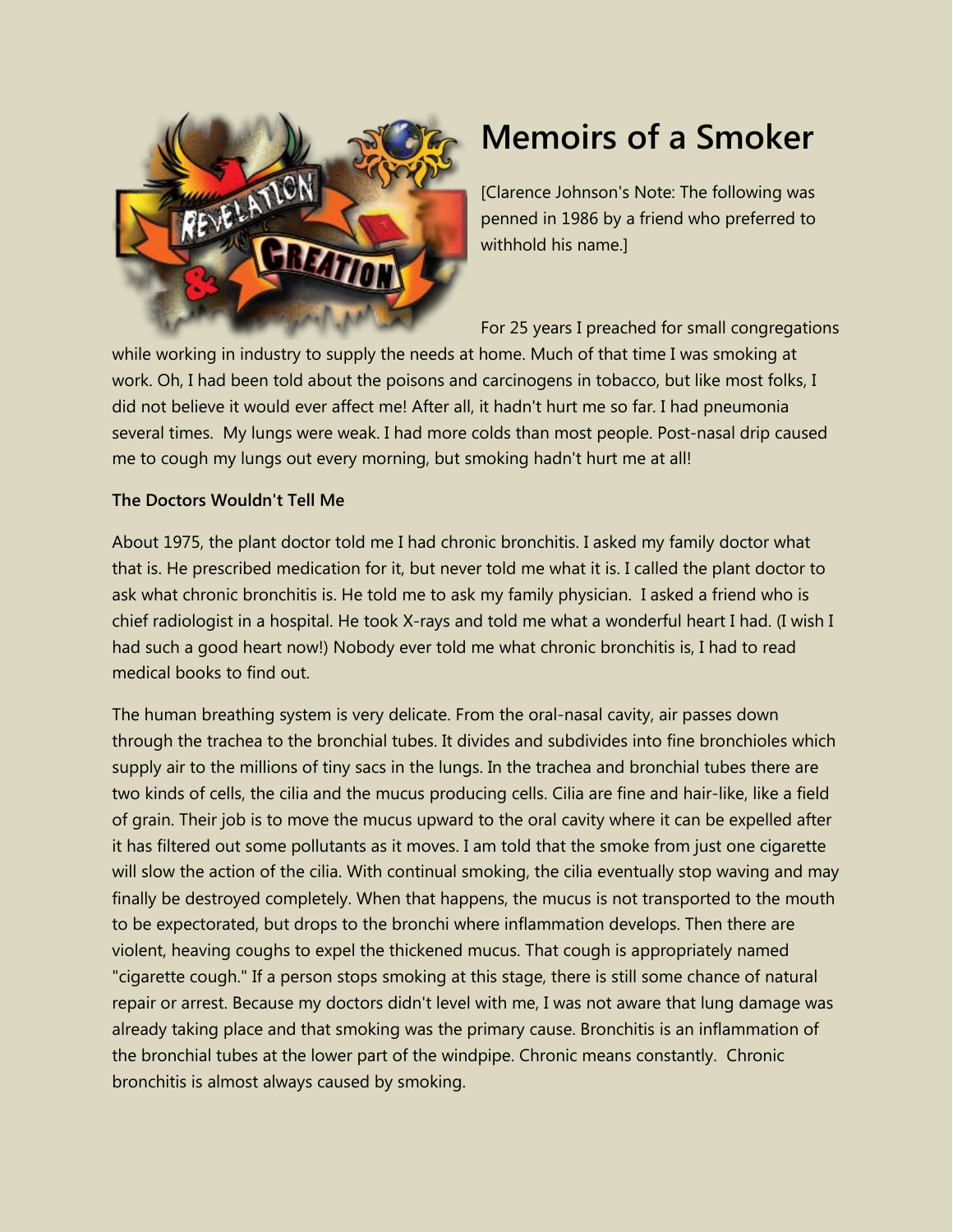### **A Brush With Death**

When I entered the examining room the doctor (a new one) touched my chest with his stethoscope and picked up the phone. "I'd like a room for an emergency admission, please. The one near the nurses' station. He'll need close supervision."

The first week I couldn't lie back in bed. I slept with my feet hanging over the side rail and my head in my hands with my elbows on the bed-side table. X-rays and EKGs were taken in the sitting position. The EKG technician said she would like for her husband to see me. Maybe he would stop smoking.

More than a month later, after several episodes I was discharged. I have never really felt well since. I had lived a relatively normal life up to the time of that admission. Now my doctors said I had emphysema and that I would never be well. I went to the American Lung Association where the patient counselor guided me from depression to renewed hope by teaching me how to breathe when doing oxygen demanding work like going up a few steps -- or talking or eating.

#### **Fearfully and Wonderfully Made**

I learned that God has given us a truly wonderful body, Psalm 139:14. In industry I used many pumps. Those pumps or their valves had to be replaced. My heart has been pumping continuously for 71 years. God gave me a wonderful pair of lungs, too. The capacity of healthy lungs is twice the volume needed to sustain life. The body is not a complainer! If it tells you something, listen! The lungs seldom complain until an appreciable amount of damage has reduced the double capacity to bare survival. We tend to ignore the every-morning heaving cough. The gradual loss of cilia cannot be seen. We think we are getting by with our constant irritation and abuse of our lungs—until the doctor makes that call for an emergency admission. Don't let him make that call for you! My lungs now perform at about 55% capacity. I am able to expel about 90% of the air I inhale. I have destroyed almost all the extra lung volume God provided through my own abuse and misuse. I've only myself to blame.

I have learned that the major area of our body that is exposed to air is not the outer skin. Those millions of tiny sacs connected to the bronchiole are formed of micro-thin lining. The lining of the millions of tiny sacs in healthy lungs would spread out to cover a tennis court. Throughout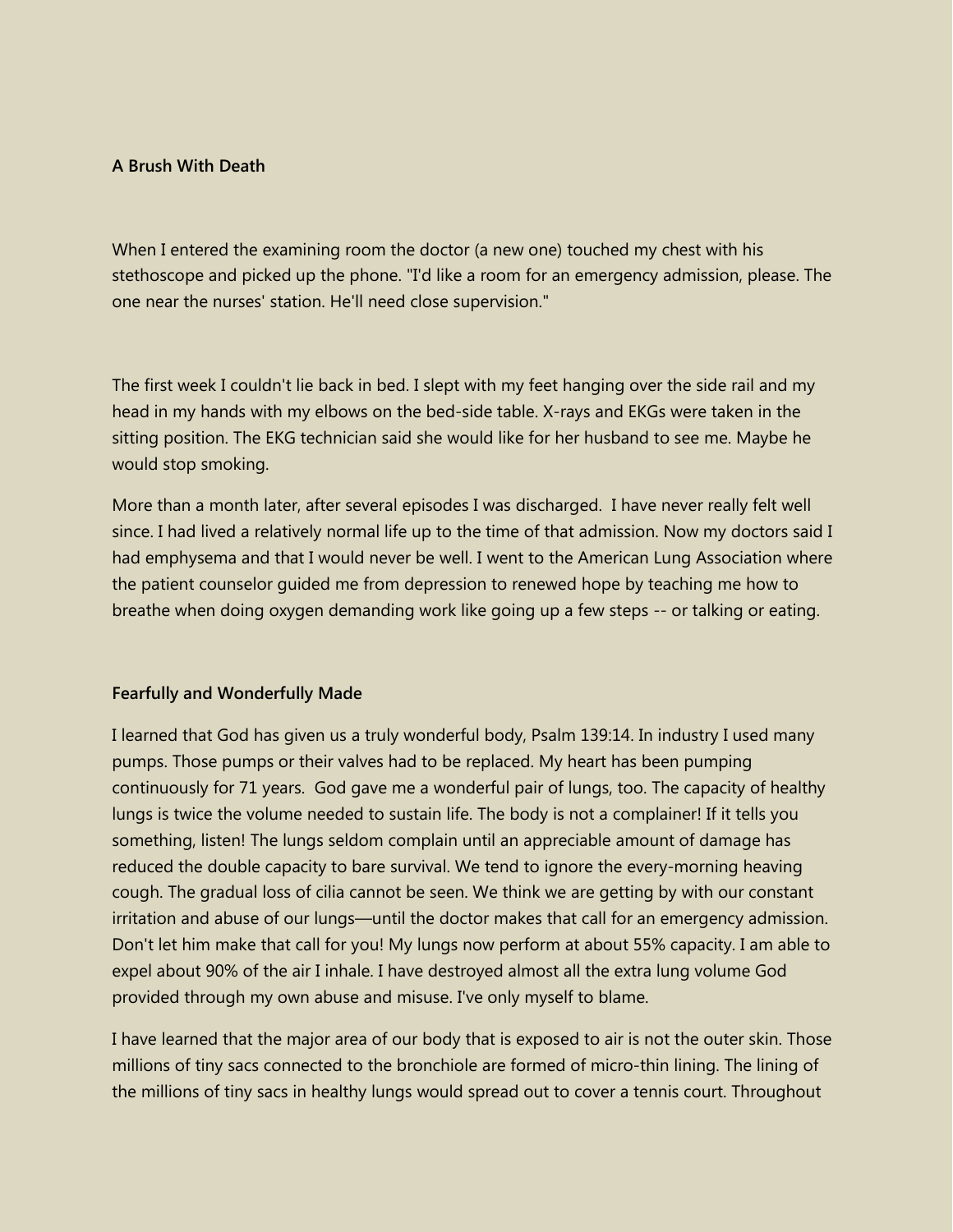this lining are many ultra-fine capillaries through which blood is taken from the veins. As the blood passes through the capillaries, carbon dioxide and other wastes are removed and oxygen is returned to the heart in the blood to be pumped through the arteries to supply the brain, muscles and other tissues with life-sustaining oxygen. Emphysema destroys that micro-thin lining and the capillaries within it. The lungs lose much area available for transfer of pollutants out of the body.

Assimilation of fresh oxygen to the blood is restricted in direct proportion to that loss. As the lungs are progressively damaged by loss of the lining, larger pockets develop which are not as elastic as the original tiny sacs. Because of emphysema, my lungs have lost enough of their elasticity that I cannot exhale about 10% of the air that I inhale. Ten percent of the polluted air stays in my lungs with its carbon dioxide and other pollutants, to dilute the next breath of fresh air.

As the micro-thin lining is lost and the sacs are reduced to less elastic pockets, many of the ultrafine capillaries are lost. The heart must pump the same volume of blood through fewer passageways. That increases the pressure within those capillaries and causes fluid to separate and settle in the legs and chest. This condition is known as congestive heart failure (CHF). (If you are as old as I am, you probably know this as dropsy). When I left the hospital for the first time, I was discharged with a diagnosis of CHF, as well as emphysema and chronic bronchitis.

As I smoked, I was abusing my heart and lungs without mercy. I inhaled carbon monoxide and carbon dioxide (both deadly poisons), nicotine (a poisonous alkaloid and habit-forming drug), plus carcinogens, acids, tars, and other harmful substances. I kidded myself into believing I wasn't damaging my lungs.

#### **Learning James 4:13-16**

When my lungs were healthy, I never dreamed that someday I'd hurt with every breath. I used to jump out of bed, through the shower, and off to work in minutes. I used to! Now, it's a regime of getting up slowly, showering, resting, shaving and resting, putting on a few clothes and resting, then finish dressing. Then a good rest before I try to tackle the half-stairs down for breakfast. Even during breakfast I must pause to rest, as the eggs get cold and the cereal gets soggy. Imagine having to leave the shower because you can't tolerate the hot humidity in the close confines of the shower.

I used to adhere to a rather tight schedule but not anymore. I've truly learned the meaning of James 4:13-16, "Come now, you who say, `Today or tomorrow we will go to such and such a city, spend a year there, buy and sell and make a profit'; whereas you do not know what will happen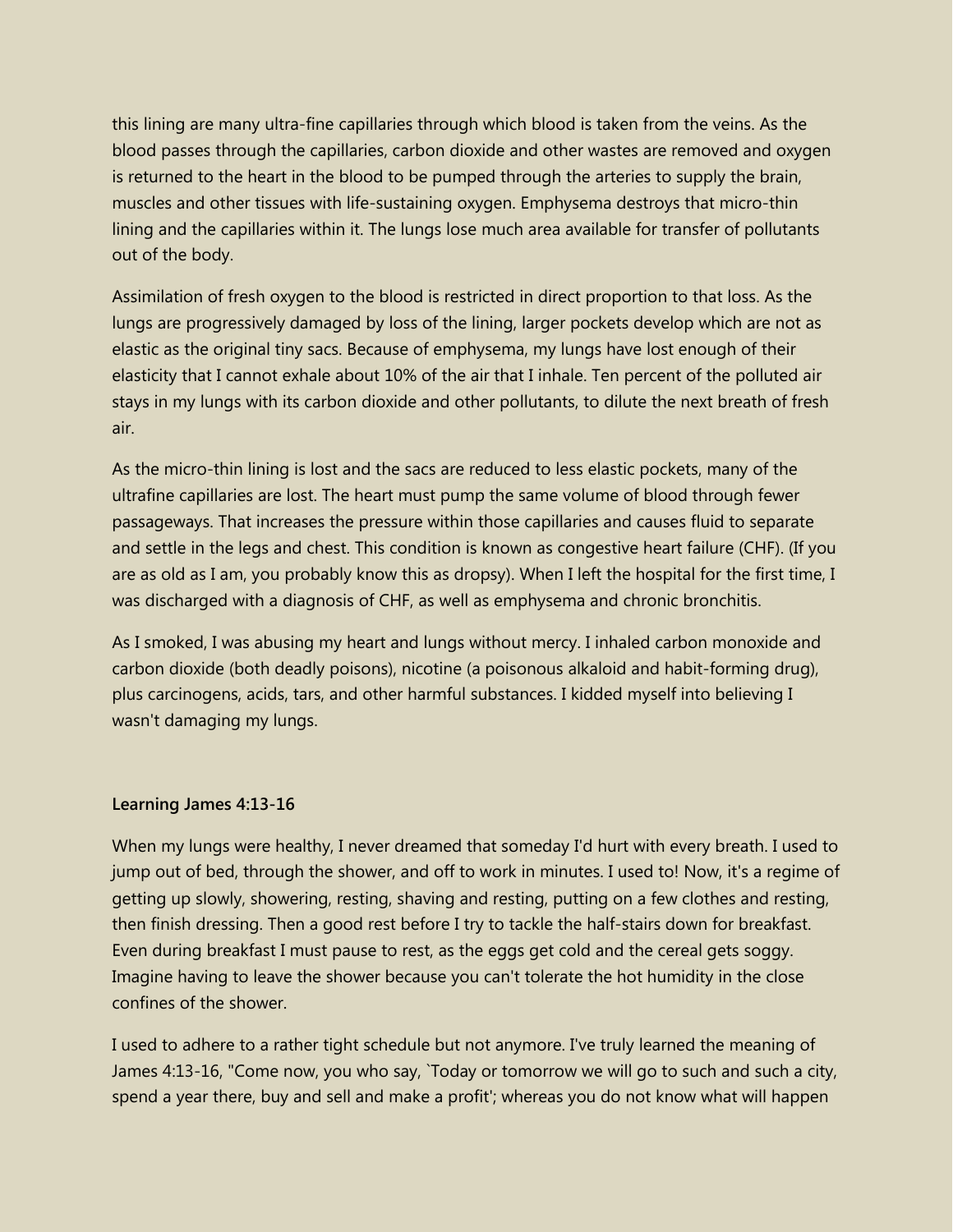tomorrow...Instead you ought to say, `If the Lord wills, we shall live and do this or that.' But now you boast in your arrogance. All such boasting is evil."

We were putting on our coats to go to worship one Sunday when I felt a sharp pain in my chest. The Advanced Life Support Unit bundled me off to the hospital. The doctor said it was a case of increased intensity of the lung disease and that I could expect such to happen from time to time.

Another time, I called the doctor to tell him I felt that I was filling with fluid in the chest. In the emergency room they began removing fluid due to an increased episode of CHF. In three hours they removed over two quarts of fluid.

My physical condition now is such that my doctor must constantly be on guard. The nerve endings to the lungs and heart share common roots. It is very difficult to treat one without affecting the other. The side effects of the medications I take to help me breathe can cause irregular heartbeats and other problems to the heart, eyes and lungs. It all began when I damaged my lungs by smoking cigarettes. And most of the damage was done before I was aware of it.

## **The Financial Cost**

When I was in school, starting to smoke, cigarettes were 12 cents to 15 cents a pack. When I stopped smoking in 1980, they were 80 cents a pack. During the fifty years I smoked I spent about \$12,300 for cigarettes. But that hardly reflects what smoking has cost me. My medical bills last year alone were more than double the cost of 50 years of cigarettes. I was in the hospital six times in that one year. My pharmacy bill is between \$220 and \$280 a month—not to repair the damage cigarette smoking caused. It's too late for that. My medication is simply for survival, as I try to live with the damage I did to myself.

## **Who Will Mow Your Grass?**

We were having a luncheon in preparation for a seminar at a hospital in which I was to participate. The director of out-patient education said she could not understand why lung patients were so sensitive about not being able to accomplish things. Her name indicated that her husband was of old-world background. I said, "I suspect your husband is a macho Italian." She nodded affirmatively.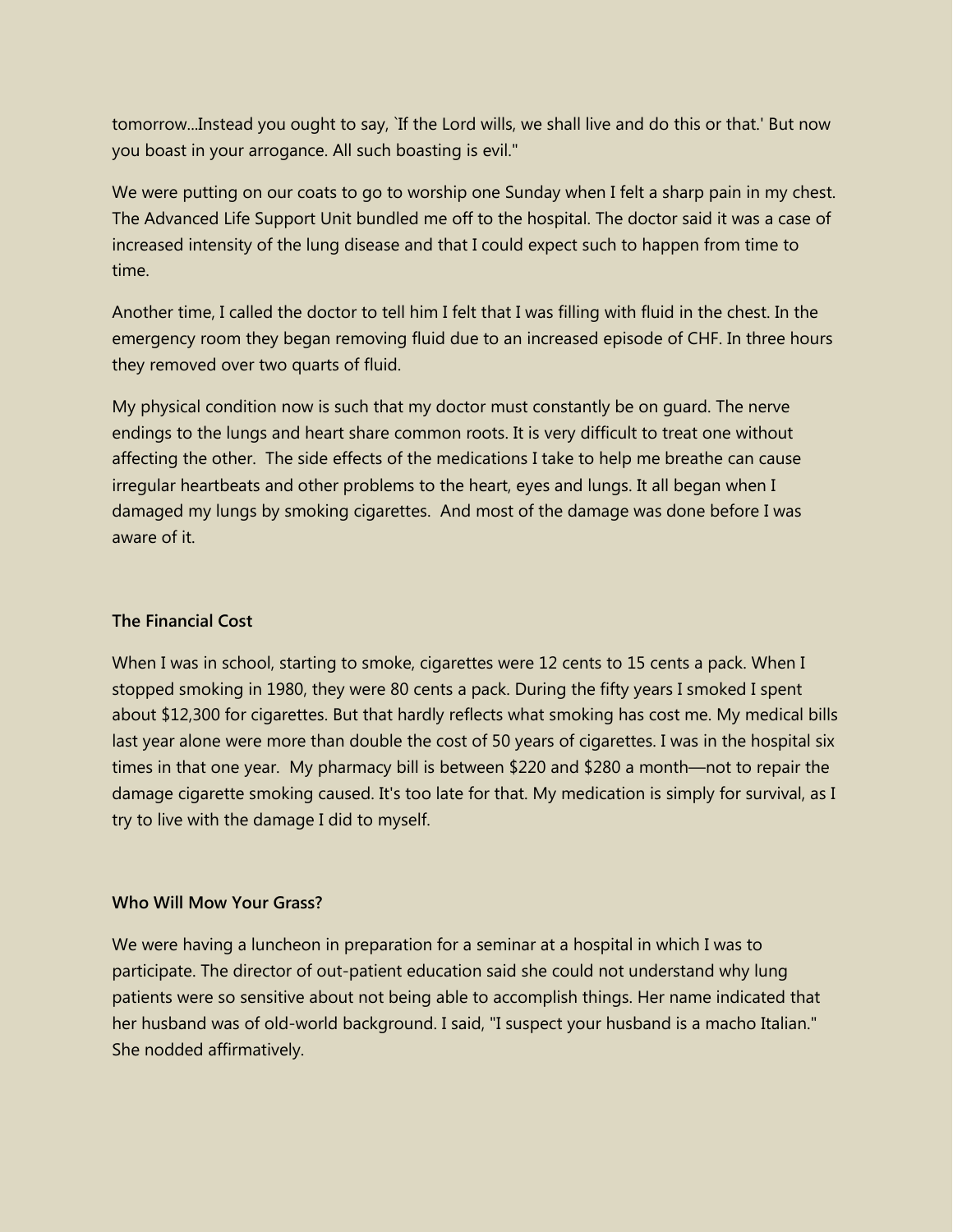I continued, "How do you think he would like to sit by the window and watch you mow the grass?" She quickly came to his defense. "He wouldn't do that!" Then she wilted, realizing that others do not like to have to do such things either. I've never met a man who planned for his wife to mow the grass but some men have to watch their wives do what they themselves can no longer do—and clean the tears off the spectacles before the wife comes back into the house. If you keep smoking, who's going to mow your grass?

#### **Miscellaneous Observations**

It's easy to quit smoking. I must have quit at least 50 times. But it's difficult to stay quit. No one who has quit and stayed quit will tell you it's easy. The habit will be with you for a long time. I don't know how long I walked up to my desk at work and reached in my pocket to put the cigarettes out for the day. You may never cease salivating when you smell the aroma of a cigarette. You must have the resolve to not succumb to the pleasures of old. The "Smoke Enders" sessions of the American Lung Association may be helpful. Try them. The realization that smoking had damaged my body, and that my body belongs to God, helped me have that resolve.

**"OXYGEN IN USE. NO SMOKING."** After these barrier words have been on your hospital room for four weeks, it would seem that the time for the nicotine fit is over. It would seem that way. I did not really experience withdrawal because I was too sick to separate it out. But the desire for a smoke did not automatically go away.

The pregnant woman who continues to smoke showers her baby with the damaging impurities of the smoke she has accepted as a part of her lifestyle. Doctors warn women of much harm that can come to their babies unless smoking is given up, at least during pregnancy. Studies show that women who smoke during pregnancy have more stillbirths, spontaneous abortions and premature deliveries than women who don't smoke. The babies of smoking mothers are more likely to be under-sized, and have a greater risk of dying soon after birth.

All parents who smoke are setting an example before their children that is likely to cause a great deal of grief later in life. You might be fortunate enough to smoke and beat the odds, only to see your son or daughter not be so fortunate. Are you willing to run that risk?

#### **The Greatest Cost**